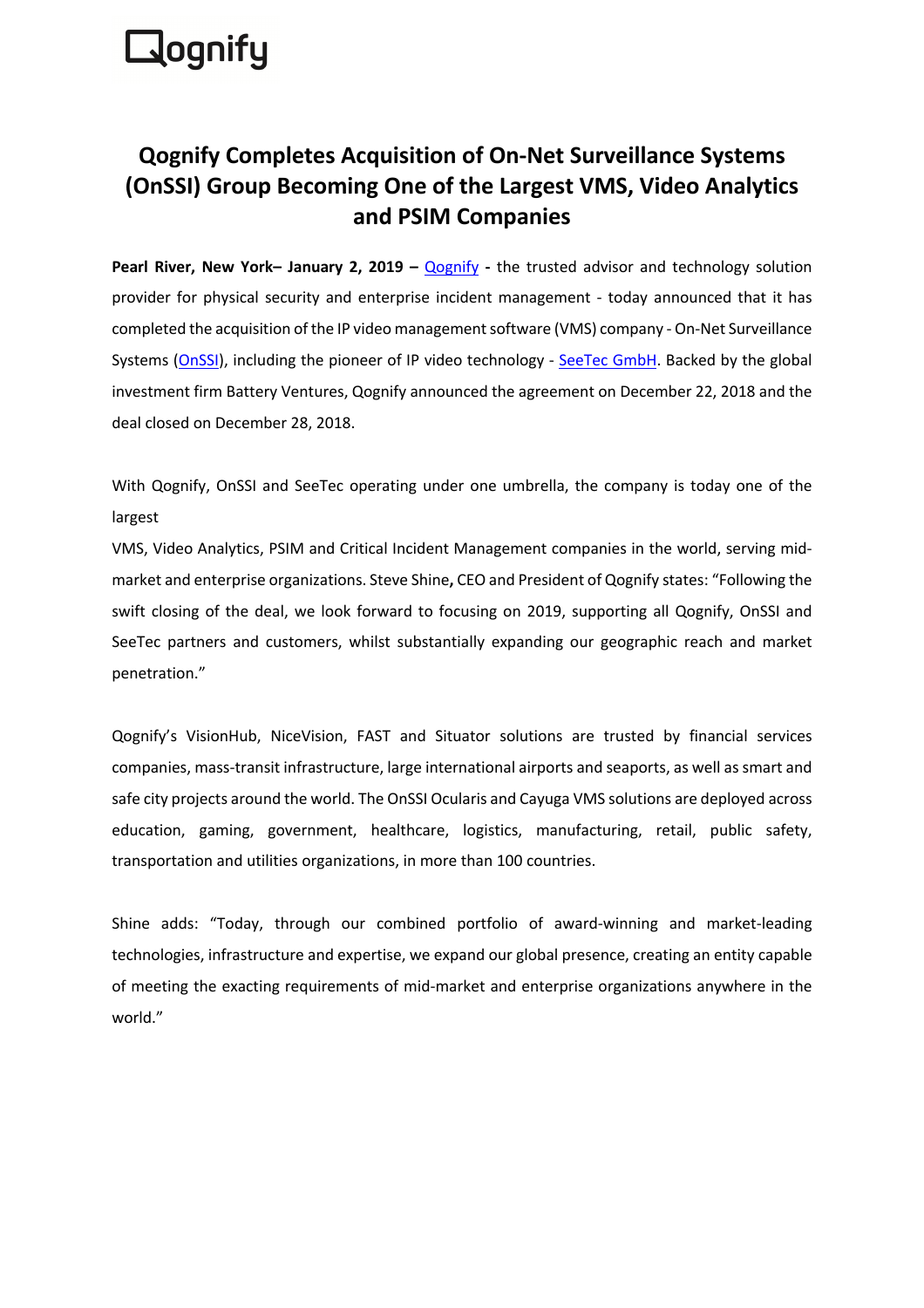#### **About Qognify**

Qognify helps safeguarding your world. With a portfolio of Physical Security and Enterprise Incident Management solutions, we work as trusted partners to hundreds of customers around the globe ensuring security, safety and business operations continuity.

Qognify solutions includes video management, video and data analytics, and PSIM/ Situation Management solutions that are deployed in financial institutions, transportation agencies, airports, seaports, utility companies, city centers, and to secure many of the world's highest-profile public events. www.Qognify.com

#### **About OnSSI**

On-Net Surveillance Systems, Inc. (OnSSI) was founded in 2002 with the goal of developing comprehensive and intelligent IP video surveillance management software. OnSSI's Ocularis IP security and surveillance VMS platform increases security, reduces operational costs, and helps organizations move closer to prevention. Ocularis delivers open architecture, flexibility, and scalability along with robust cybersecurity protections for a range of applications including education, gaming, government, healthcare, manufacturing, public safety, transportation, and utilities. OnSSI is headquartered in Pearl River, New York and has representation in over 100 countries. With its acquisition of Germany-based VMS company, SeeTec GmbH and the launch of Ocularis 5, OnSSI continues to drive global expansion and technological innovations. www.OnSSI.com

#### **About SeeTec**

Founded in 1996 as a pioneer in IP-based video security, SeeTec GmbH is one of the leading vendors of video management software in Europe – together with OnSSI, Inc. even worldwide. In addition to security applications, SeeTec offers customizable video solutions to support business processes in various sectors such as logistics, transportation, manufacturing, critical infrastructure and cities, banking and retail. SeeTec is headquartered in Bruchsal, Germany, with sales and support offices in France, United Kingdom, Austria, Switzerland, Sweden, Spain, Italy, Turkey and the Netherlands. www.SeeTec-video.com

#### **About Battery Ventures**

Battery Ventures strives to invest in cutting-edge, category-defining businesses in markets including software and services, Web infrastructure, consumer Internet, mobile and industrial technologies. Founded in 1983, the firm backs companies at stages ranging from seed to private equity and invests globally from offices in Boston, the San Francisco Bay Area, London, Israel and New York. Follow the firm on Twitter @BatteryVentures, visit our website at www.battery.com and find a full list of Battery's portfolio companies here.